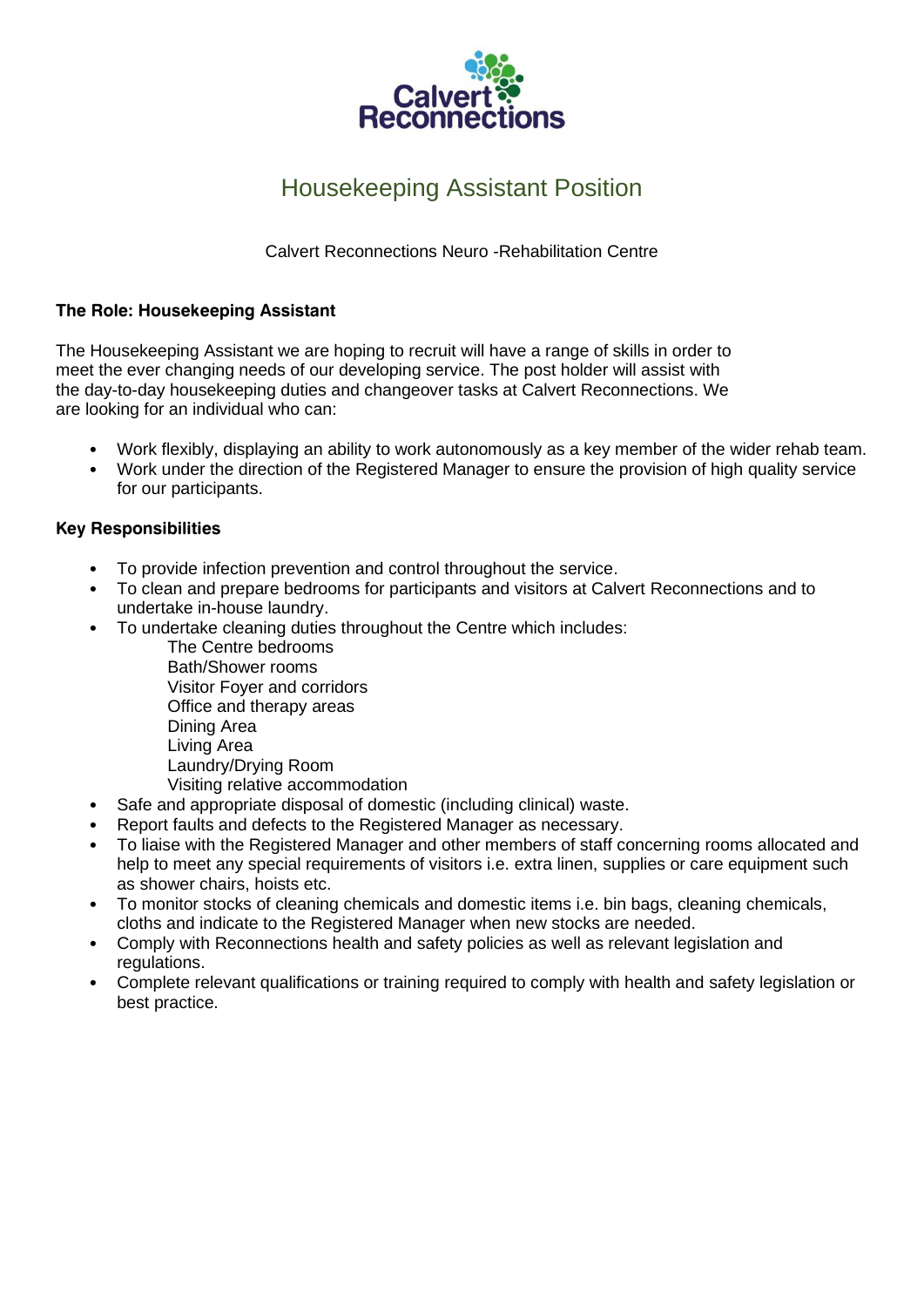#### **Other Responsibilities & Duties**

- To represent the Calvert Reconnections in a professional and supportive manner at all times.
- Assist other departments as required in order to ensure the effective operation of Calvert Reconnections.
- Support residents to develop domestic skills such as cleaning their room and doing their own laundry.
- Undertake any other reasonable duties as requested by the Service Manager.

### **Person Specification**

| <b>Requirements</b>              | <b>Essential</b>                                                                                                                                                        | <b>Desirable</b>                                                                                        |
|----------------------------------|-------------------------------------------------------------------------------------------------------------------------------------------------------------------------|---------------------------------------------------------------------------------------------------------|
| Qualifications and<br>experience | • Experience in a range of<br>cleaning techniques.<br>• Experience in IPC/COVID<br>• Experience of working in a<br>customer facing role.                                | • Relevant Health & Safety<br>training and qualifications.<br>• Driving licence                         |
| Key Skills and<br>Competencies   | • Commitment to accuracy<br>and attention to detail                                                                                                                     | • An understanding of the<br>domestic needs of people<br>with complex<br>needs/acquired<br>brain injury |
| Personal<br><b>Attributes</b>    | • Self-motivated, reliable,<br>efficient, organised and able<br>to work well unsupervised.<br>• Strong team working focus<br>with a flexible and adaptable<br>approach. |                                                                                                         |
| Other                            | • Ability to work irregular<br>hours<br>if required                                                                                                                     |                                                                                                         |

#### **Conditions of Service**

Commitment and an appropriate work ethos are essential to ensure service delivery is achieved to the highest quality in order to facilitate the best possible neuro-rehabilitation.

- **Salary:** Staring rate £8.91 per hour.
- **Contract:** This position is permanent following a probationary period of 6 months.
- **Hours**: 1 Full Time Position or 2 x Part-Time/job share
- **Pension:** The Trust operates an occupational pension scheme with defined contributions, the National Employment Savings Trust (NEST) and for eligible and non-eligible jobholders enrolled in the scheme both the employer and the employee will make a contribution. Eligible jobholders, as defined by the legislation, will be automatically enrolled into NEST, unless you decide to opt-out.
- **Holidays**: 28 days per annum, including Bank Holidays. An additional day's annual leave is accrued for each year's service up to a maximum of five additional days